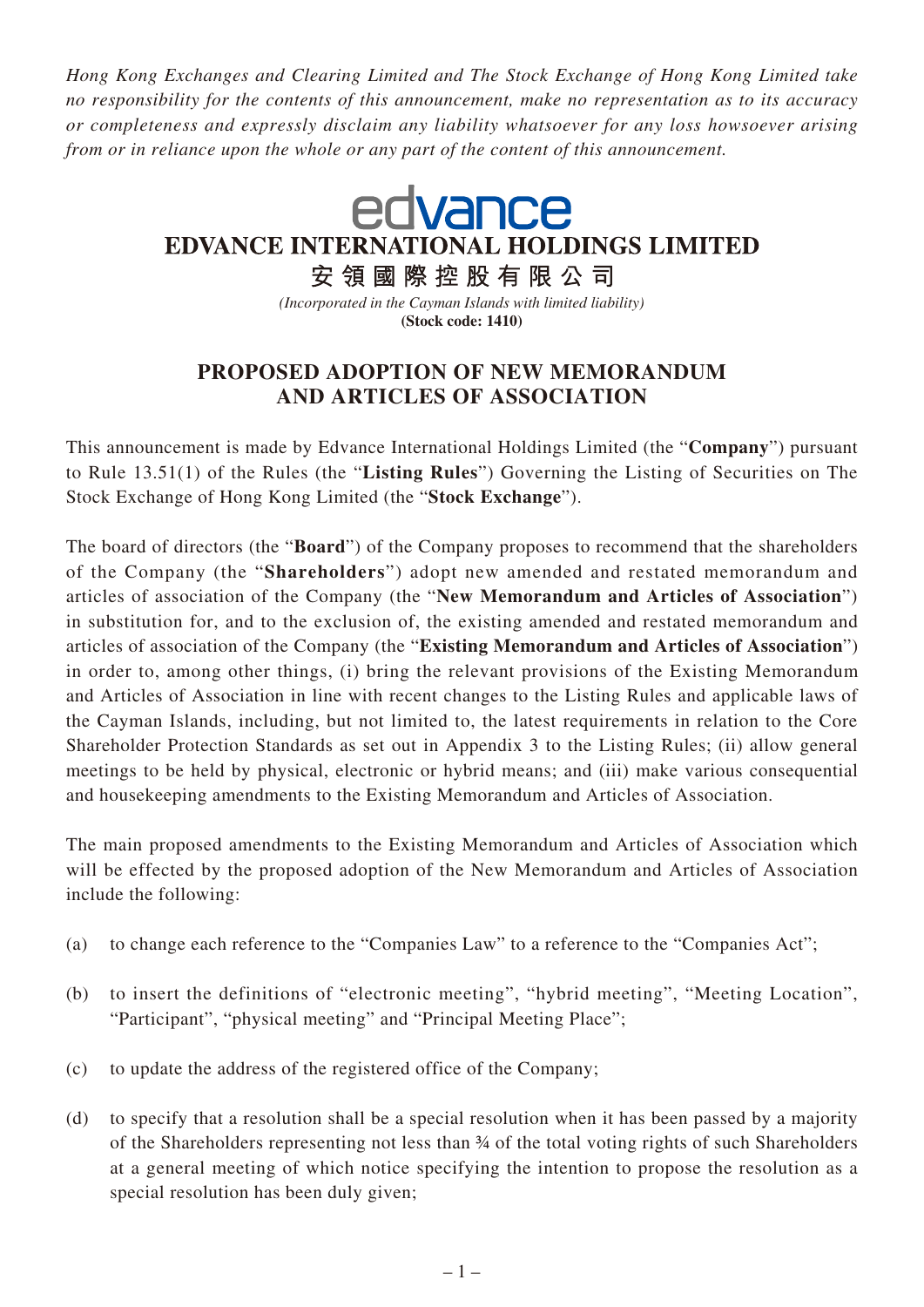- (e) to specify the requirements for varying or abrogating all or any of the special rights attached to any class of shares and the necessary quorum required for a separate general meeting;
- (f) to remove certain requirements in relation to the redemption of redeemable shares;
- (g) to specify the situations in which the Company may close the register of Shareholders maintained in Hong Kong;
- (h) to specify that the Company shall hold a general meeting as its annual general meeting in each financial year, and that such annual general meeting shall be held within six months after the end of the Company's financial year (or any longer period authorised by the Stock Exchange);
- (i) to provide that an extraordinary general meeting may be convened on the written requisition of one or more Shareholder(s) holding, as at the date of deposit of the requisition, not less than 10% of the voting shares (on a one vote per share basis) in the issued share capital of the Company, and that such Shareholder(s) shall be entitled to add resolutions to the agenda of the extraordinary general meeting concerned;
- (j) to provide that the appointment and removal of the Company's auditors shall be ordinary business at a general meeting, and to specify that the Shareholders may appoint or remove the Company's auditors by way of an ordinary resolution;
- (k) to provide that the chairman of a general meeting may, in good faith, allow a resolution which relates purely to a procedural or administrative matter to be voted on by a show of hands instead of by poll;
- (l) to allow all general meetings (including an annual general meeting, an adjourned meeting and a postponed meeting) to be held as a physical meeting in any part of the world and at one or more locations, or as a hybrid meeting or an electronic meeting;
- (m) to specify the additional details to be included in a notice of a general meeting in light of allowing general meetings to be held at more than one meeting location, or as a hybrid meeting;
- (n) to specify the situations in which the chairman of a general meeting may, in his/her absolute discretion, without the consent of any person present at the meeting, interrupt the meeting or adjourn it for any period he/she decides or for an indefinite period;
- (o) to specify the situations in which the Board may, in its absolute discretion, without the consent of any person, (i) postpone a general meeting; and/or (ii) change the place, electronic facilities and/or form of and/or for the meeting;
- (p) to provide that each Shareholder shall have the right to speak and (except where a Shareholder is required by the Listing Rules to abstain from voting to approve the matter under consideration) vote at a general meeting;